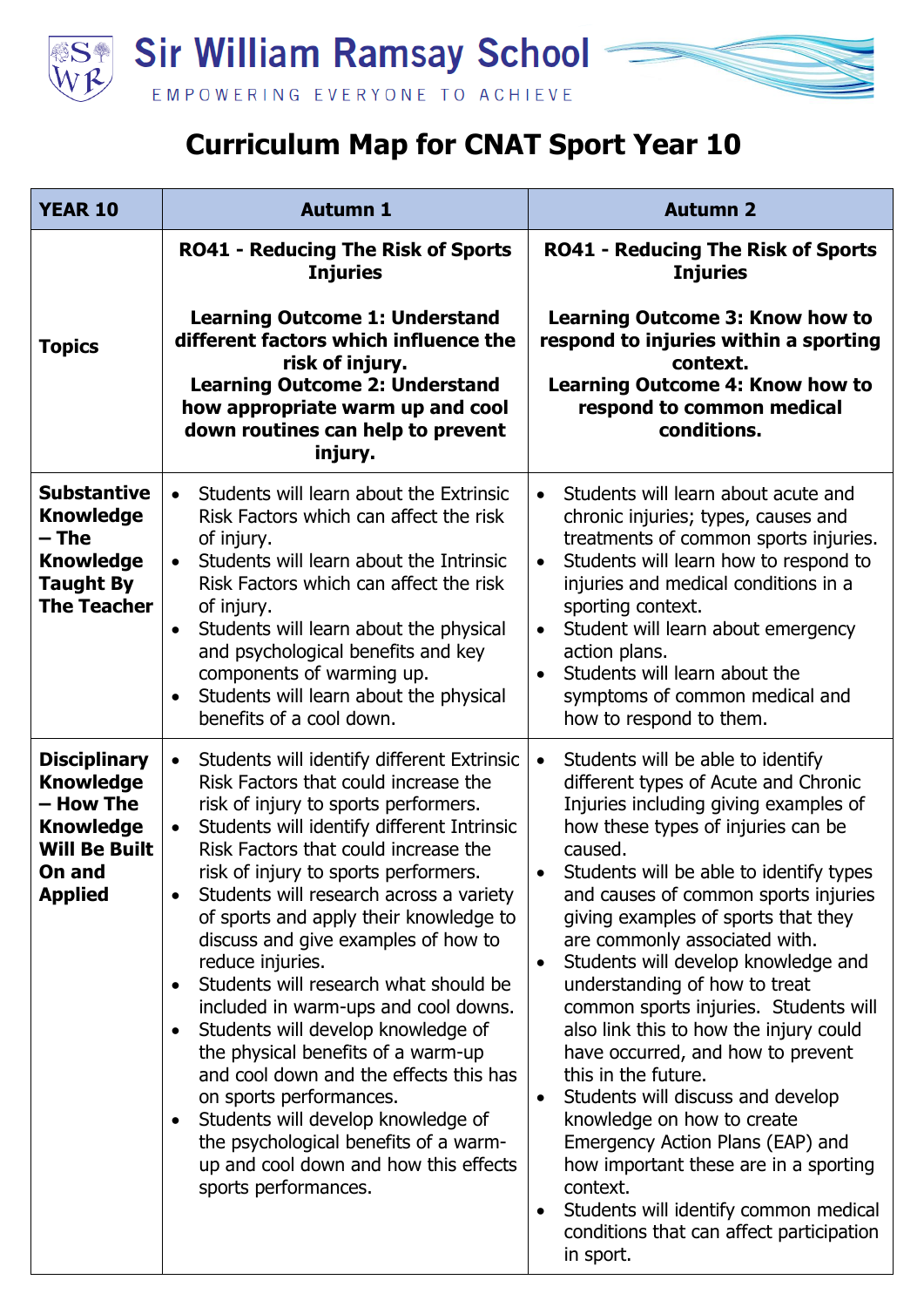|                                                    |                                                                                                                                                                                                                                                                                                                                                                                                                                                                                                                                                                                            | Students will develop knowledge and<br>understanding in how to respond to<br>common medical conditions.                                                                                                                                                                                                                                                                                                                                                                              |
|----------------------------------------------------|--------------------------------------------------------------------------------------------------------------------------------------------------------------------------------------------------------------------------------------------------------------------------------------------------------------------------------------------------------------------------------------------------------------------------------------------------------------------------------------------------------------------------------------------------------------------------------------------|--------------------------------------------------------------------------------------------------------------------------------------------------------------------------------------------------------------------------------------------------------------------------------------------------------------------------------------------------------------------------------------------------------------------------------------------------------------------------------------|
| <b>Skills</b>                                      | Language Skills<br>$\bullet$<br><b>Interpersonal Skills</b><br>$\bullet$<br><b>ICT Skills</b><br>$\bullet$<br>Exam Technique Skills<br>$\bullet$<br><b>Writing Glossaries</b><br>$\bullet$                                                                                                                                                                                                                                                                                                                                                                                                 | Language Skills<br><b>Interpersonal Skills</b><br><b>ICT Skills</b><br>$\bullet$<br>Exam Technique Skills<br>$\bullet$<br><b>Writing Glossaries</b>                                                                                                                                                                                                                                                                                                                                  |
| <b>Links To</b><br><b>Prior</b><br><b>Learning</b> | Core PE lessons in Years 7 to 9.<br>$\bullet$<br>Students will build on knowledge<br>$\bullet$<br>introduced about how to safely lead<br>warm-ups across a variety of different<br>sports in Years 7 to 9.<br>Students will link knowledge of the<br>$\bullet$<br>importance of introducing, in Years 7<br>to 9, how to safely lead a cool down to<br>help reduced the risk of injury.<br>Students link understanding of when<br>$\bullet$<br>the coaches are teaching and ensuring<br>students are developing correct skills<br>and techniques and how this will lower<br>risk of injury. | Core PE lessons in Years 7 to 9.<br>$\bullet$<br>Students will build on prior knowledge<br>$\bullet$<br>of safety when performing in sport<br>from Years 7 to 9 PE.                                                                                                                                                                                                                                                                                                                  |
| Literacy/<br><b>Numeracy</b>                       | Students utilise various websites and<br>$\bullet$<br>textbooks to support their learning.<br>Key words, paragraph structure and<br>$\bullet$<br>sentence starters are displayed on the<br>board to support students when<br>writing coursework.<br>Students may analyse data collected<br>from tests taken when researching<br>different effects of the physical<br>benefits and effects of a warm-up or<br>cool down on the body.                                                                                                                                                        | Students utilise various websites and<br>$\bullet$<br>textbooks to support their learning.<br>Key words, paragraph structure and<br>$\bullet$<br>sentence starters are displayed on the<br>board to support students when<br>writing coursework.<br>Students may use data in the form of<br>percentages when researching and<br>setting the risk levels when creating<br>an Emergency Action Plan.                                                                                   |
| <b>Cross</b><br><b>Curricular</b>                  | Anatomy and Physiology.<br>$\bullet$<br>The value of sport to individuals $-$<br>$\bullet$<br>source of pride.<br>School values promoted through sport.<br>$\bullet$<br>Working in groups.<br>$\bullet$<br>Students will carry out research case<br>$\bullet$<br>studies of famous sports people who<br>have experienced different types of<br>injuries and how this has affected their<br>participation in sport.                                                                                                                                                                         | Anatomy and Physiology.<br>The value of sport to individuals $-$<br>$\bullet$<br>source of pride.<br>School values promoted through sport.<br>$\bullet$<br>Working in groups.<br>$\bullet$<br>Students will carry out research case<br>$\bullet$<br>studies of famous sports people who<br>have experienced different types of<br>injuries or who have different medical<br>conditions and how this has affected<br>their participant in sport.<br>First Aid Awareness.<br>$\bullet$ |
| <b>Assessment</b>                                  | Learning checks through starter<br>$\bullet$<br>activities.<br>Formative end of Learning Objective<br>$\bullet$<br>tests.<br>Summative assessment - external unit<br>$\bullet$<br>exam in January.                                                                                                                                                                                                                                                                                                                                                                                         | Learning checks through starter<br>activities.<br>Formative end of Learning Objective<br>$\bullet$<br>tests.<br>Summative assessment - external unit<br>$\bullet$<br>exam in January.                                                                                                                                                                                                                                                                                                |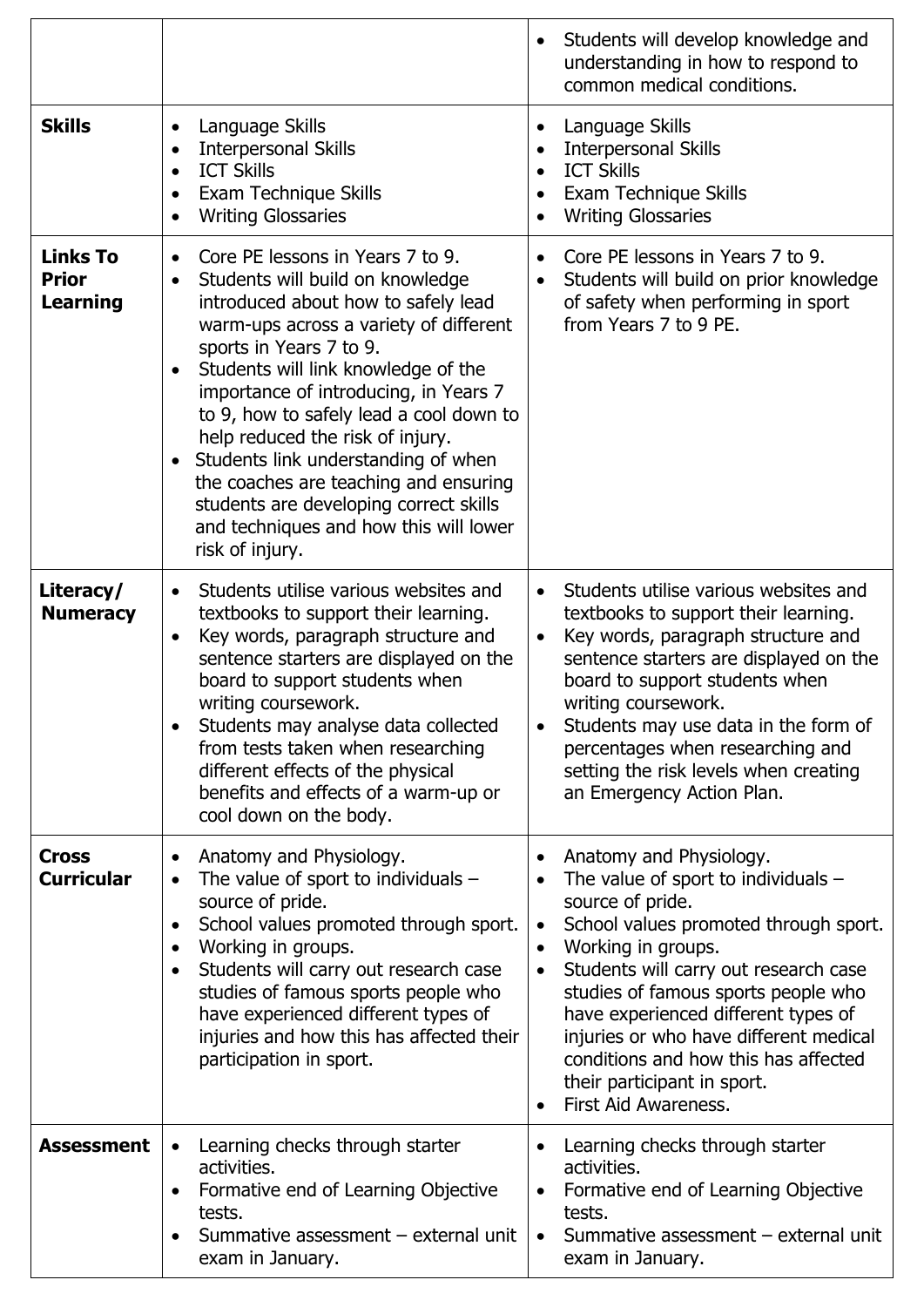| <b>YEAR 10</b>                                                                                                               | <b>Spring 1</b>                                                                                                                                                                                                                                                                                                                                                                                                                                                                                                                                                              | <b>Spring 2</b>                                                                                                                                                                                                                                                                                                                                                                                                                                                                                                                                                                                                                                                                                                                                                                                                                                                                                                                                                                                                   |
|------------------------------------------------------------------------------------------------------------------------------|------------------------------------------------------------------------------------------------------------------------------------------------------------------------------------------------------------------------------------------------------------------------------------------------------------------------------------------------------------------------------------------------------------------------------------------------------------------------------------------------------------------------------------------------------------------------------|-------------------------------------------------------------------------------------------------------------------------------------------------------------------------------------------------------------------------------------------------------------------------------------------------------------------------------------------------------------------------------------------------------------------------------------------------------------------------------------------------------------------------------------------------------------------------------------------------------------------------------------------------------------------------------------------------------------------------------------------------------------------------------------------------------------------------------------------------------------------------------------------------------------------------------------------------------------------------------------------------------------------|
|                                                                                                                              | <b>RO42 - Applying Principles of</b><br><b>Training</b>                                                                                                                                                                                                                                                                                                                                                                                                                                                                                                                      | <b>RO42 - Applying Principles of</b><br><b>Training</b>                                                                                                                                                                                                                                                                                                                                                                                                                                                                                                                                                                                                                                                                                                                                                                                                                                                                                                                                                           |
| <b>Topics</b>                                                                                                                | <b>Learning Objective 1: Know the</b><br>principles of training in a sporting<br>context.                                                                                                                                                                                                                                                                                                                                                                                                                                                                                    | <b>Learning Objective 2: Know how</b><br>training methods target different<br>fitness components.                                                                                                                                                                                                                                                                                                                                                                                                                                                                                                                                                                                                                                                                                                                                                                                                                                                                                                                 |
| <b>Substantive</b><br><b>Knowledge</b><br>– The<br><b>Knowledge</b><br><b>Taught By</b><br><b>The Teacher</b>                | Students will learn and develop<br>$\bullet$<br>knowledge in each of the different<br>principles of training and how they<br>apply in in a sporting context.<br>Students will also be researching how<br>$\bullet$<br>these different principles of training<br>are uses within a variety of different<br>sports to help improve sporting<br>performances.                                                                                                                                                                                                                   | Students will learn what aerobic and<br>$\bullet$<br>anaerobic exercise is along with the<br>different training methods, giving<br>specific sporting examples.<br>Students will learn about the different<br>$\bullet$<br>components of fitness giving an<br>example of how this component of<br>fitness can be used in a sporting<br>context.<br>Students will learn about specific<br>$\bullet$<br>training methods that can be used to<br>help to train and improve the various<br>components of fitness giving a range<br>of different sporting examples to<br>support their answers.<br>Students will learn about and apply<br>$\bullet$<br>knowledge and understanding of how<br>training methods target different<br>fitness components in combination.                                                                                                                                                                                                                                                    |
| <b>Disciplinary</b><br><b>Knowledge</b><br>– How The<br><b>Knowledge</b><br><b>Will Be Built</b><br>On and<br><b>Applied</b> | Students will be able to identify the<br>$\bullet$<br>principles of training and be able to<br>give a range of different examples of<br>these principles being used with a<br>sporting context.<br>Students will be able to link examples<br>$\bullet$<br>to how these principles will be used to<br>help a performer to improve their<br>sporting performer in a range of<br>different sports.<br>Kaleidoscope questions: -<br>$\bullet$<br>How often should we train?<br>Should children be able to train in<br>the gym?<br>Which training methods suit<br>certain sports? | Students will be able to identify<br>$\bullet$<br>aerobic and anaerobic exercise giving<br>specific sporting examples of this.<br>Students will be able to identify<br>$\bullet$<br>aerobic and anaerobic training<br>methods giving examples of sports<br>that use these types of training<br>methods and why.<br>Students will be able to explain the<br>$\bullet$<br>different components of fitness, giving<br>sporting examples of sports that would<br>require the component of fitness.<br>Students will be able to demonstrate<br>$\bullet$<br>practically or explain the range of<br>different training methods that can be<br>used by athletes to improve their<br>performances and link this with the<br>component of fitness it aims to<br>improve. Students will be able to give<br>a range of specific sporting examples.<br>Students will be able to explain that<br>$\bullet$<br>athletes can combine two or more<br>methods of training together when<br>training for a certain sport or area of |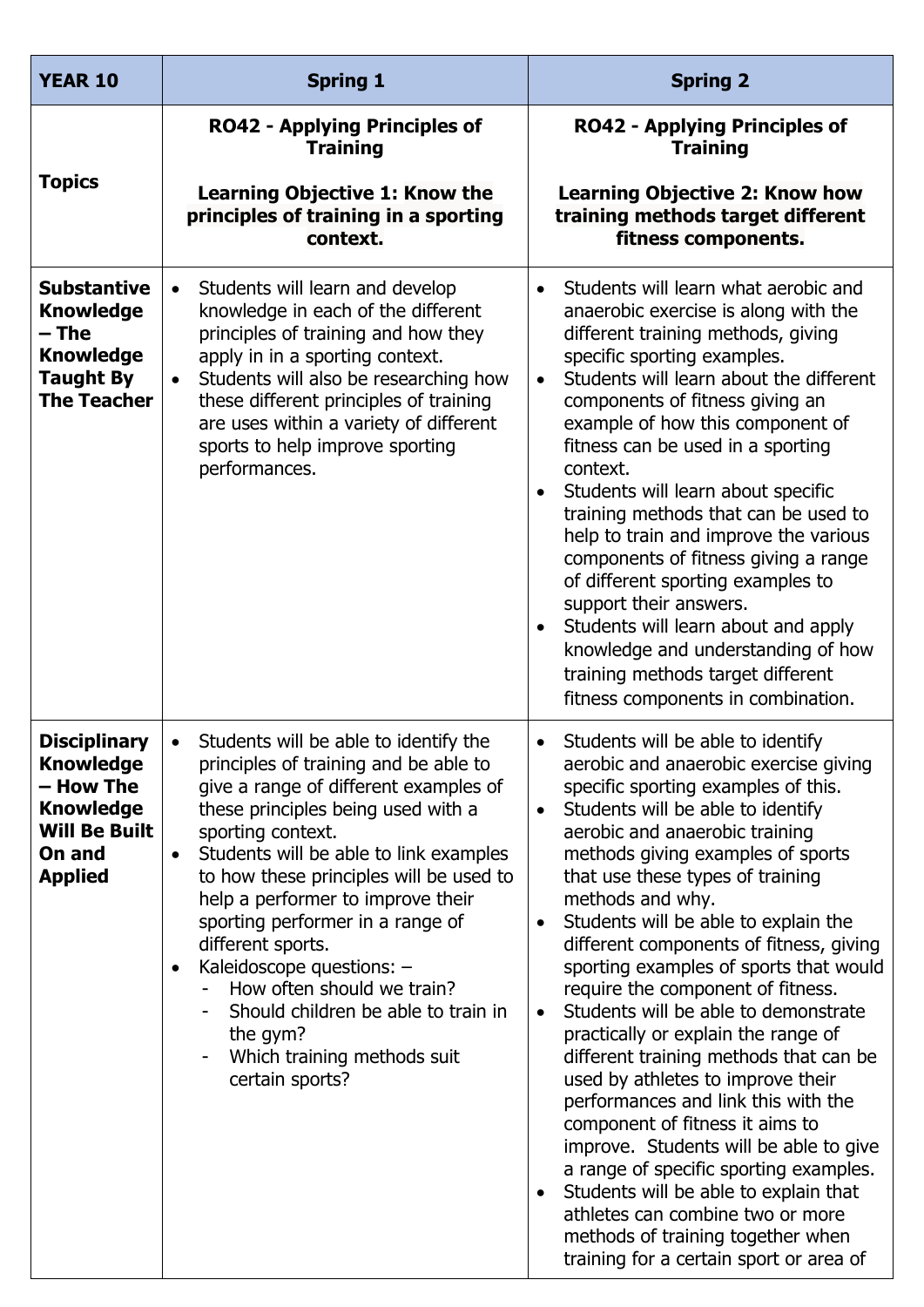|                                                    |                                                                                                                                                                                                                                                                                                                                                                                                         | fitness to help them improve their<br>performance.<br>Kaleidoscope questions -<br>How often should we train?<br>Should children be able to train in<br>the gym?<br>Which training methods suit<br>certain sports?                                                                                                                                                                                                 |
|----------------------------------------------------|---------------------------------------------------------------------------------------------------------------------------------------------------------------------------------------------------------------------------------------------------------------------------------------------------------------------------------------------------------------------------------------------------------|-------------------------------------------------------------------------------------------------------------------------------------------------------------------------------------------------------------------------------------------------------------------------------------------------------------------------------------------------------------------------------------------------------------------|
| <b>Skills</b>                                      | <b>Effective Assignment Writing Skills</b><br>٠<br>Language Skills<br>$\bullet$<br><b>Interpersonal Skills</b><br>$\bullet$<br><b>ICT Skills</b><br>$\bullet$<br>Practical Skills – taking part in<br>$\bullet$<br>different training methods and<br>understand what types help improve<br>fitness<br>Participation in Audience Assessment<br>of Presentations<br><b>Working in Groups</b><br>$\bullet$ | <b>Effective Assignment Writing Skills</b><br>Language Skills<br>$\bullet$<br><b>Interpersonal Skills</b><br>$\bullet$<br><b>ICT Skills</b><br>$\bullet$<br>Practical Skills – taking part in<br>different training methods and<br>understand what types help improve<br>fitness<br><b>Presenting Skills</b><br>$\bullet$<br>Participation in Audience Assessment<br>of Presentations<br><b>Working in Groups</b> |
| <b>Links To</b><br><b>Prior</b><br><b>Learning</b> | Health related fitness developed in<br>$\bullet$<br>Years 7, 8 and 9.<br>Years 7 to 9 Curriculum introduced<br>$\bullet$<br>key fitness terminology within booklets<br>in Year 7, 8 and 9.<br>Safety when working in the Fitness<br>Gym introduced in KS3.                                                                                                                                              | Health related fitness developed in<br>$\bullet$<br>Years 7, 8 and 9.<br>Years 7 to 9 Curriculum introduced<br>$\bullet$<br>key fitness terminology within booklets<br>in Year 7, 8 and 9.<br>Safety when working in the Fitness<br>$\bullet$<br>Gym introduced in Years 7 to 9.                                                                                                                                  |
| Literacy/<br><b>Numeracy</b>                       | Students utilise various websites and<br>$\bullet$<br>textbooks to support their learning.<br>Key words, paragraph structure and<br>$\bullet$<br>sentence starters are displayed on the<br>board to support students when<br>writing coursework.<br>Interpreting fitness testing data.<br>٠                                                                                                             | Students utilise various websites and<br>$\bullet$<br>textbooks to support their learning.<br>Key words, paragraph structure and<br>$\bullet$<br>sentence starters are displayed on the<br>board to support students when<br>writing coursework.<br>Interpreting fitness testing data.<br>$\bullet$                                                                                                               |
| <b>Cross</b><br><b>Curricular</b>                  | Anatomy and Physiology<br>$\bullet$<br>The Value of Sport to Individuals $-$<br>$\bullet$<br>Source of Pride<br>School Values Promoted Through<br>$\bullet$<br>Sport                                                                                                                                                                                                                                    | Anatomy and Physiology<br>The Value of Sport to Individuals $-$<br>$\bullet$<br>Source of Pride<br>School Values Promoted Through<br>$\bullet$<br>Sport                                                                                                                                                                                                                                                           |
| <b>Assessment</b>                                  | Formative learning checks through<br>$\bullet$<br>starter activities.<br>Summative Assessment - End of<br>$\bullet$<br>Learning Objective Assignment<br>assessed by the teacher.<br>Peer and Self-Assessment in class.<br>$\bullet$<br>Moderated assessments by exam<br>$\bullet$<br>board in January of Year 11.                                                                                       | Formative learning checks through<br>starter activities.<br>Summative Assessment – End of<br>Learning Objective Assignment<br>assessed by the teacher.<br>Peer and Self-Assessment in class.<br>$\bullet$<br>Moderated assessments by exam<br>board in January of Year 11.                                                                                                                                        |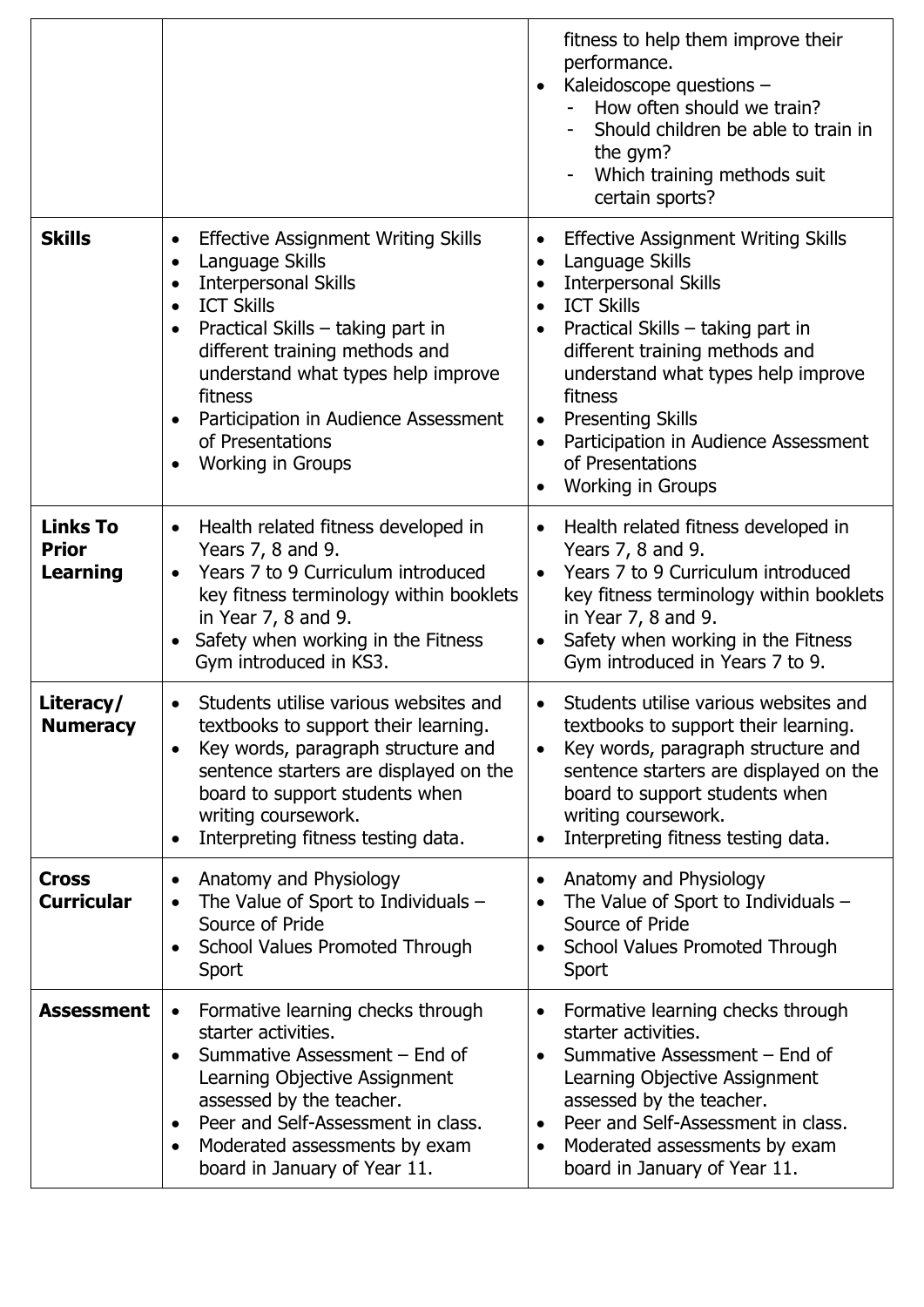| <b>YEAR 10</b>                                                                                                               | <b>Summer 1</b>                                                                                                                                                                                                                                                                                                                                                                                                                                                                                                                                                                                                                                                                                                                                                                                                                                               | <b>Summer 2</b>                                                                                                                                                                                                                                                                                                                                                                                                                                                                                                                                                                                                                                                                                                                                                                                                                                         |
|------------------------------------------------------------------------------------------------------------------------------|---------------------------------------------------------------------------------------------------------------------------------------------------------------------------------------------------------------------------------------------------------------------------------------------------------------------------------------------------------------------------------------------------------------------------------------------------------------------------------------------------------------------------------------------------------------------------------------------------------------------------------------------------------------------------------------------------------------------------------------------------------------------------------------------------------------------------------------------------------------|---------------------------------------------------------------------------------------------------------------------------------------------------------------------------------------------------------------------------------------------------------------------------------------------------------------------------------------------------------------------------------------------------------------------------------------------------------------------------------------------------------------------------------------------------------------------------------------------------------------------------------------------------------------------------------------------------------------------------------------------------------------------------------------------------------------------------------------------------------|
|                                                                                                                              | <b>RO42 - Applying Principles of</b><br><b>Training</b>                                                                                                                                                                                                                                                                                                                                                                                                                                                                                                                                                                                                                                                                                                                                                                                                       | <b>RO42 - Applying Principles of</b><br><b>Training</b>                                                                                                                                                                                                                                                                                                                                                                                                                                                                                                                                                                                                                                                                                                                                                                                                 |
| <b>Topics</b>                                                                                                                | Learning Objective 3: Be able to<br>conduct fitness tests.                                                                                                                                                                                                                                                                                                                                                                                                                                                                                                                                                                                                                                                                                                                                                                                                    | Learning Objective 4: Be able to<br>develop fitness training<br>programmes.                                                                                                                                                                                                                                                                                                                                                                                                                                                                                                                                                                                                                                                                                                                                                                             |
| <b>Substantive</b><br><b>Knowledge</b><br>– The<br><b>Knowledge</b><br><b>Taught By</b><br><b>The Teacher</b>                | Students will learn to independently<br>$\bullet$<br>conduct a variety of fitness tests.<br>Students will learn how to set up and<br>$\bullet$<br>safely conduct the fitness test and<br>record the results.<br>Students will learn to link fitness tests<br>$\bullet$<br>to the components of fitness that they<br>are aiming to test. They will learn<br>how to explain the test's validity and<br>reliability.<br>Students will learn to accurately<br>$\bullet$<br>measure and record results of the<br>different fitness tests independently or<br>with tutor support and evaluate the<br>results.<br>Students will learn how to interpret<br>$\bullet$<br>results and to compare against<br>normative data and drawing<br>conclusions about the participants<br>fitness, giving recommendations of<br>how they can improve based on prior<br>knowledge. | Students will learn how to design a<br>$\bullet$<br>fitness training programme.<br>Students will learn how to conduct<br>$\bullet$<br>sessions from their training<br>programme with a peer successfully<br>and safely.<br>Students will learn how to evaluate<br>$\bullet$<br>the fitness training programme giving<br>recommendations of what could be<br>improved both to the peers' fitness<br>and changes to the training<br>programme.                                                                                                                                                                                                                                                                                                                                                                                                            |
| <b>Disciplinary</b><br><b>Knowledge</b><br>- How The<br><b>Knowledge</b><br><b>Will Be Built</b><br>On and<br><b>Applied</b> | Students will be able to explain how to<br>$\bullet$<br>conduct safely a range of different<br>fitness tests. They will also be able to<br>practically demonstrate them safely<br>setting up these different fitness tests.<br>Students will be able to identify fitness<br>$\bullet$<br>tests, including explaining the<br>difference between maximal and<br>submaximal tests and giving examples<br>of these tests.<br>Students will be able to identify the<br>$\bullet$<br>different tests for each component of<br>fitness. They will also be able to<br>practically demonstrate conducting<br>these tests on their peers,<br>independently or with some tutor<br>support.<br>Students will be able to accurately<br>$\bullet$<br>record and measure the results of the<br>fitness tests and analyse the results<br>against national normative data.     | Students will be able to gather<br>$\bullet$<br>information for their peer to help them<br>to plan a successful fitness training<br>programme to help their peer improve<br>their fitness.<br>Students will be able to explain how<br>$\bullet$<br>they have set up the programme and<br>how they have met the aims of the<br>peer and what they want to achieve<br>by completing the programme.<br>Students will be able to set realistic<br>$\bullet$<br>goals for the peer to achieve to help<br>them to improve an area of their<br>fitness during the fitness programme.<br>Students will be able to plan a series<br>of fitness training sessions for a peer<br>to help them to improve an area of<br>their fitness.<br>Students will be able to reassess/<br>$\bullet$<br>retest their peers' fitness by<br>conducting fitness tests practically |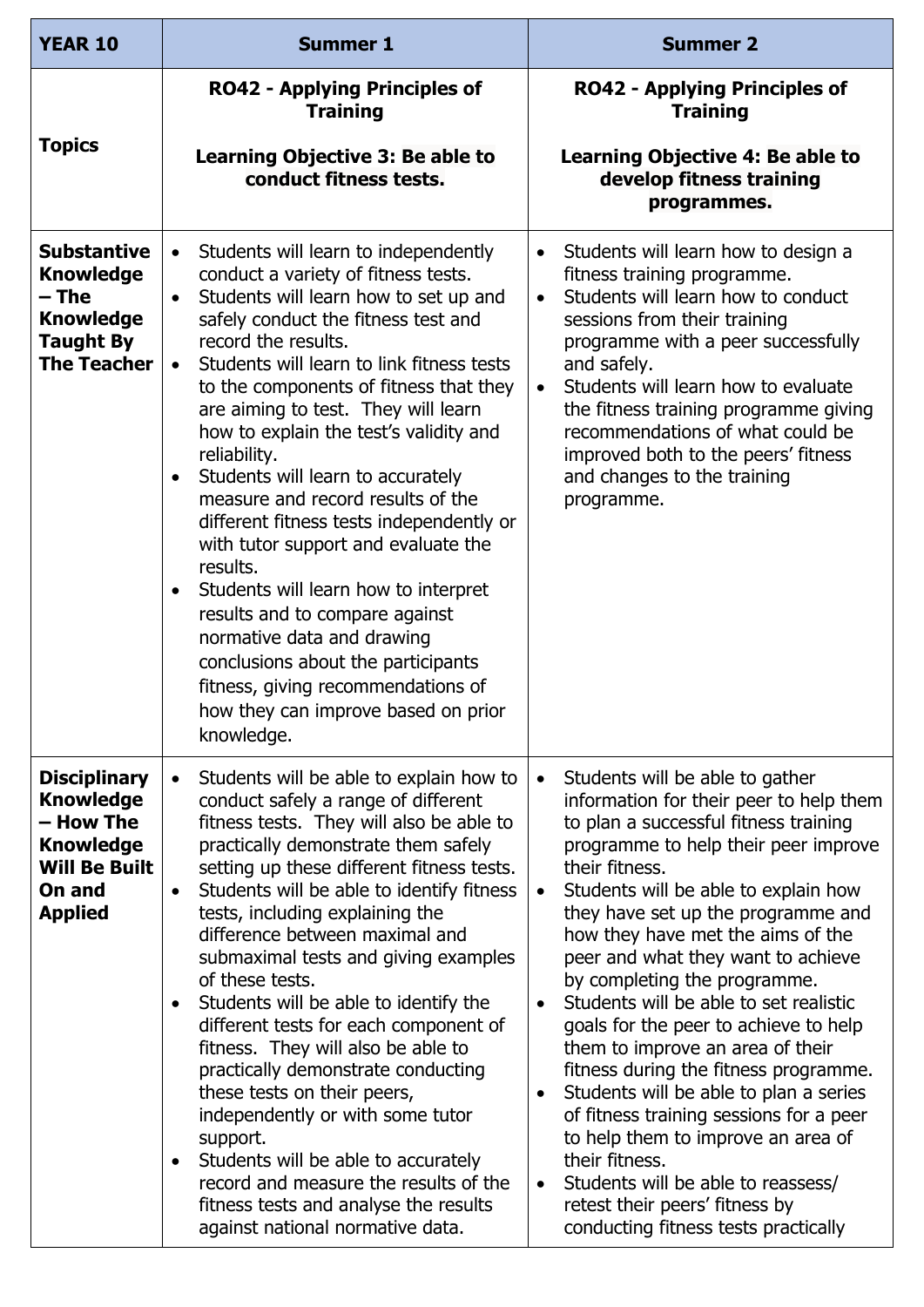|                                                    | Students will be able to explain what<br>$\bullet$<br>the results of the fitness tests show<br>and explain how the participant can<br>improve the result in future.<br>Students will be able to explain how<br>$\bullet$<br>each of the fitness tests they conduct<br>are reliable, valid and why they have<br>conducted the test in the sequence<br>they have.<br>Kaleidoscope questions: -<br>$\bullet$<br>How often should we train?<br>Should children be able to train in<br>the gym?<br>Which training methods suit certain<br>sports?                            | with their peer safely and recording<br>the results.<br>Students will be able to assess the<br>$\bullet$<br>results of the fitness tests against<br>national normative data and previous<br>test scores and make conclusions/<br>recommendations based on the<br>findings.<br>Students will be able to evaluate the<br>overall effectiveness of the<br>programme from both a coaches'<br>perspective and a peer/participant<br>perspective, giving recommendations<br>for improvement of both fitness and<br>programme adjustments.<br>Kaleidoscope questions: -<br>$\bullet$<br>How often should we train?<br>Should children be able to train in<br>the gym?<br>Which training methods suit certain<br>sports? |
|----------------------------------------------------|-------------------------------------------------------------------------------------------------------------------------------------------------------------------------------------------------------------------------------------------------------------------------------------------------------------------------------------------------------------------------------------------------------------------------------------------------------------------------------------------------------------------------------------------------------------------------|------------------------------------------------------------------------------------------------------------------------------------------------------------------------------------------------------------------------------------------------------------------------------------------------------------------------------------------------------------------------------------------------------------------------------------------------------------------------------------------------------------------------------------------------------------------------------------------------------------------------------------------------------------------------------------------------------------------|
| <b>Skills</b>                                      | Language Skills<br>٠<br><b>Interpersonal Skills</b><br>$\bullet$<br><b>ICT Skills</b><br>$\bullet$<br><b>Presenting Skills</b><br>$\bullet$<br><b>Effective Assignment Writing Skills</b><br>$\bullet$<br>Learn How to Plan and Instruct a<br>$\bullet$<br><b>Fitness Training Programme</b><br><b>Working in Groups</b>                                                                                                                                                                                                                                                | Language Skills<br>٠<br><b>Interpersonal Skills</b><br>$\bullet$<br><b>ICT Skills</b><br>$\bullet$<br><b>Presenting Skills</b><br>$\bullet$<br><b>Effective Assignment Writing Skills</b><br>$\bullet$<br>Learn How to Plan and Instruct a<br>$\bullet$<br><b>Fitness Training Programme</b><br><b>Working in Groups</b>                                                                                                                                                                                                                                                                                                                                                                                         |
| <b>Links To</b><br><b>Prior</b><br><b>Learning</b> | Health related fitness developed in<br>$\bullet$<br>Years 7, 8 and 9.<br>Years 7 to 9 curriculum introduced key<br>$\bullet$<br>fitness terminology within booklets in<br>Year 7, 8 and 9.<br>Safety when working in the Fitness<br>$\bullet$<br>Gym introduced in Years 7 to 9.                                                                                                                                                                                                                                                                                        | Health related fitness developed in<br>Years 7, 8 and 9.<br>Years 7 to 9 curriculum introduced key<br>$\bullet$<br>fitness terminology within booklets in<br>Year 7, 8 and 9.<br>Safety when working in the Fitness<br>$\bullet$<br>Gym introduced in Years 7 to 9.                                                                                                                                                                                                                                                                                                                                                                                                                                              |
| Literacy/<br><b>Numeracy</b>                       | Students utilise various websites and<br>$\bullet$<br>textbooks to support their learning.<br>Key words, paragraph structure and<br>$\bullet$<br>sentence starters are displayed on the<br>board to support students when<br>writing coursework.<br>Measured and recorded success in<br>$\bullet$<br>performed national fitness tests.<br>Students will compare results from<br>previous fitness test of peers and<br>record the results.<br>Students will use equipment such as<br>stopwatches and measuring tapes to<br>time/measure and results of fitness<br>tests. | Students utilise various websites and<br>$\bullet$<br>textbooks to support their learning.<br>Key words, paragraph structure and<br>$\bullet$<br>sentence starters are displayed on the<br>board to support students when<br>writing coursework.<br>Measured and recorded success in<br>$\bullet$<br>performed national normative fitness<br>tests.<br>Students will analyse and compare<br>$\bullet$<br>results from previous fitness tests and<br>record the results making<br>comparisons.<br>Students will need to calculate<br>$\bullet$<br>average scores when completing<br>fitness tests after three attempts.                                                                                           |